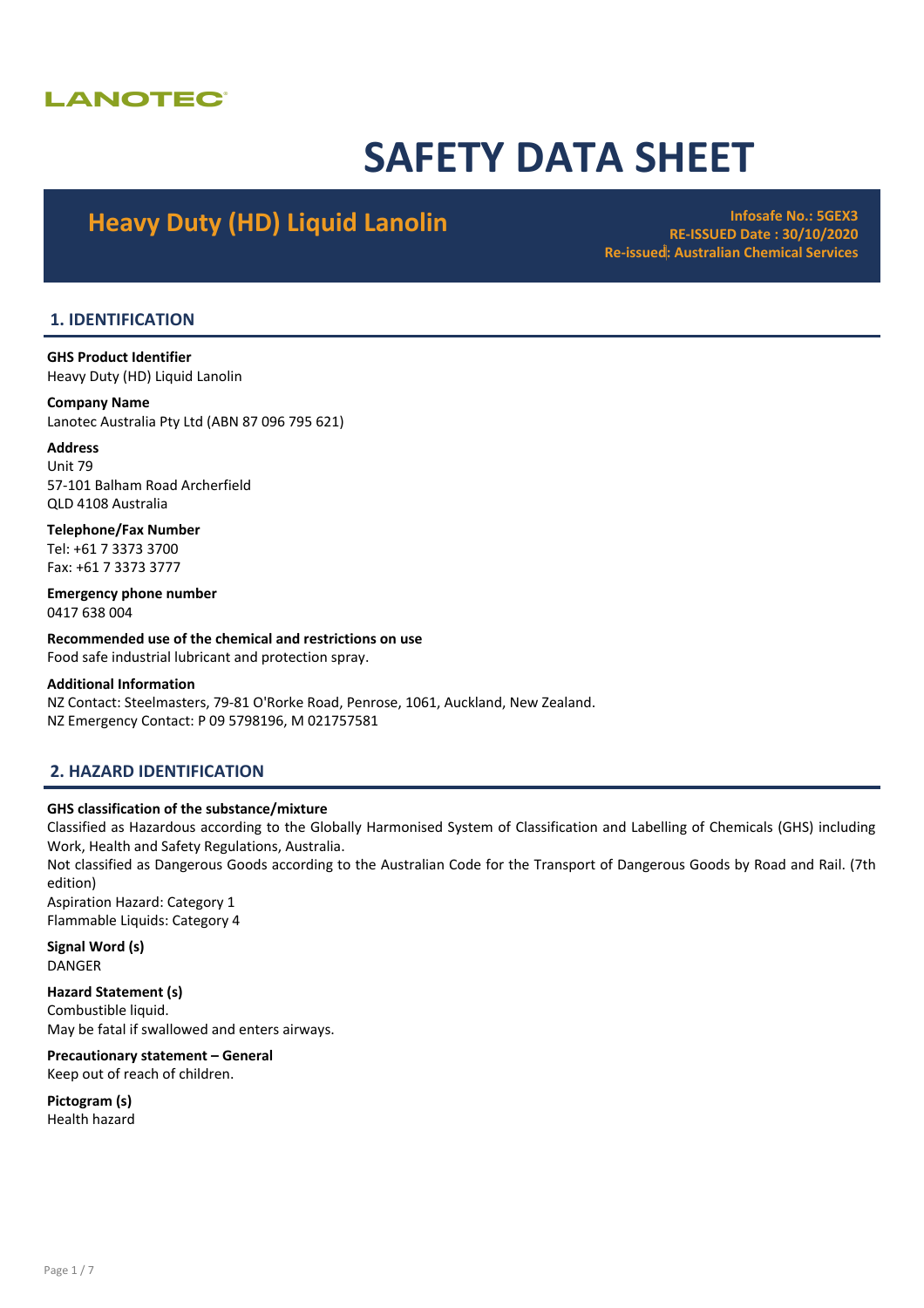

## Precautionary statement – Prevention

Keep away from heat/sparks/open flames/hot surfaces. – No smoking. Wear protective gloves/protective clothing/eye protection/face protection.

## Precautionary statement – Response

IF SWALLOWED: Immediately call a POISON CENTER or doctor/physician. Do NOT induce vomiting. In case of fire: Use alcohol resistant foam or powder for extinction.

## Precautionary statement – Storage

Store in a well-ventilated place. Keep cool. Store locked up.

## Precautionary statement – Disposal

Dispose of contents/container to an approved waste facility..

## Other Information

Note: This product has been classified as supplied. When used as directed, and the volatile substances have completely evaporated, the residue is non hazardous (non combustible). Refer to SDS for Lanotec Type A Grease for safety guidance on expected product residual.

Not classified as Dangerous Goods according to International Maritime Dangerous Goods Code (IMDG) and International Air Transport Association (IATA).

## 3. COMPOSITION/INFORMATION ON INGREDIENTS

## Ingredients

| <b>Name</b>                            | <b>CAS</b> | <b>Proportion</b> |
|----------------------------------------|------------|-------------------|
| Lanolin                                | 8006-54-0  | $30 - 60 %$       |
| Naptha (Petroleum), hydrotreated heavy | 64742-48-9 | $30 - 60 %$       |

## 4. FIRST-AID MEASURES

## Inhalation

If inhaled, remove from contaminated area. Apply artificial respiration if not breathing.

### Ingestion

If swallowed, do NOT induce vomiting.

## Skin

If skin or hair contact occurs, remove contaminated clothing and flush skin or hair with running water.

### Eye contact

If in eyes wash out immediately with water.

## First Aid Facilities

Ventilation and respiratory aid.

### Advice to Doctor

Treat symptomatically.

## Other Information

For advice in an emergency, contact a Poisons Information Centre (Phone Australia 131 126) or a doctor at once.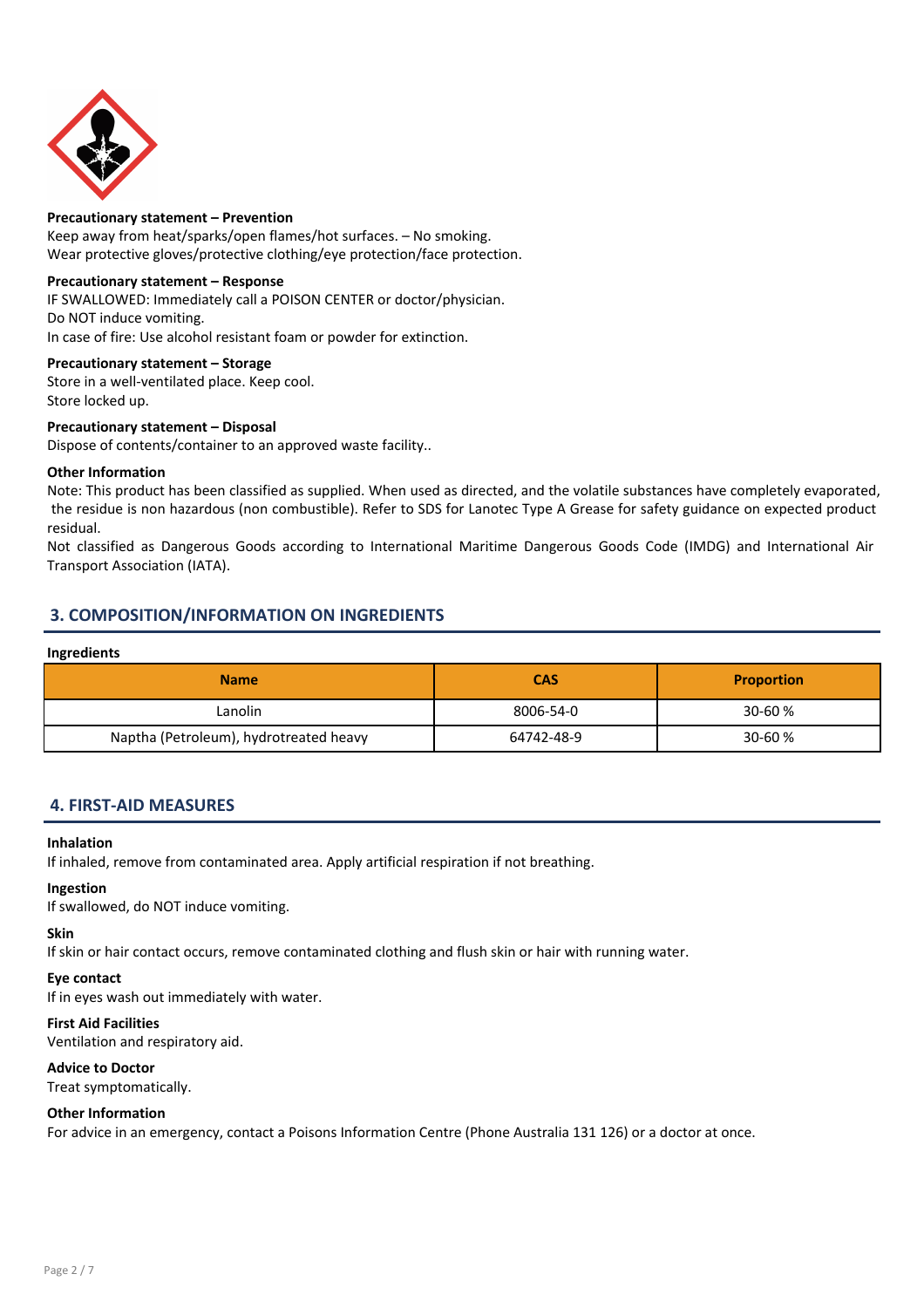## 5. FIRE-FIGHTING MEASURES

## Fire Fighting Measures

Shut off product that may 'fuel' a fire if safe to do so. Allow trained personnel to attend a fire in progress providing fire fighters with this Safety Data Sheet. Prevent extinguishing media from escaping to drains and waterways.

## Suitable Extinguishing Media

Alcohol resistant foam, or dry chemical or foam.

## Hazards from Combustion Products

This product is combustible and will fuel a fire in progress.

## Specific Hazards Arising From The Chemical

Hazardous decomposition: Carbon dioxide, carbon monoxide and other organic complexes upon incomplete burning or oxidation.

### Other Information

C1 Combustible liquid.

## 6. ACCIDENTAL RELEASE MEASURES

### Emergency Procedures

This product is combustible and will fuel a fire in progress. Observe standard operating procedures for managing a blaze involving chemicals which can emit toxic vapours. There are chemical reactions that can take place through hydrolysis (reactions with water vapour) creating corrosive mixtures, and vapour hazards. Heat and flame will accelerate the oxidation process which can result in hazardous decomposition mixtures: carbon dioxide and carbon monoxide. Ensure the extinguishing media and any fire-fighting runoff is contained from contributing to environmental contamination, other chemical reaction hazards in adjacent areas, or expansion of the fire-affected area.

## Clean-up Methods - Large Spillages

Major Land Spill

- Eliminate sources of ignition.
- Warn occupants of downwind areas of possible fire and explosion hazard, where present.
- Prevent product from entering sewers, watercourses, or low-lying areas.
- Keep the public away from the area.
- Shut off the source of the spill if possible and safe to do so.
- Advise authorities if substance has entered a watercourse or sewer or has contaminated soil or vegetation.
- Take measures to minimise the effect on the ground water.
- Contain the spilled product using the resources in the spill kit.
- Recover by pumping use explosion proof pump or hand pump or with a suitable absorbent material.
- Consult an expert on disposal of recovered material and ensure conformity to local disposal regulations.
- See "First Aid Measures"

Major Water Spill

- Eliminate any sources of ignition.
- Warn occupants and shipping in downwind areas of possible fire and explosion hazard, where present.
- Notify the port or relevant authority and keep the public away from the area.
- Shut off the source of the spill if possible and safe to do so.
- Confine the spill if possible.
- Remove the product from the surface by skimming or with suitable absorbent material.
- Consult an expert on disposal of recovered material and ensure conformity to local disposal regulations.
- See "First Aid Measures"

## 7. HANDLING AND STORAGE

## Precautions for Safe Handling

Store in a well-ventilated area away from incompatible materials such as strong acids and bases and strong oxidising materials. Check containers for integrity periodically and vent containers in hot weather. Employ good industrial hygiene when using this product, i.e. wash hands before and after use.

## Conditions for safe storage, including any incompatibilities

This product is combustible (C1 Combustible Liquid) and will fuel a fire in progress. Avoid extreme heat, direct sunlight, naked flames and ignition sources. Store any chemicals in bunded or designated areas. Take precautions against static discharge.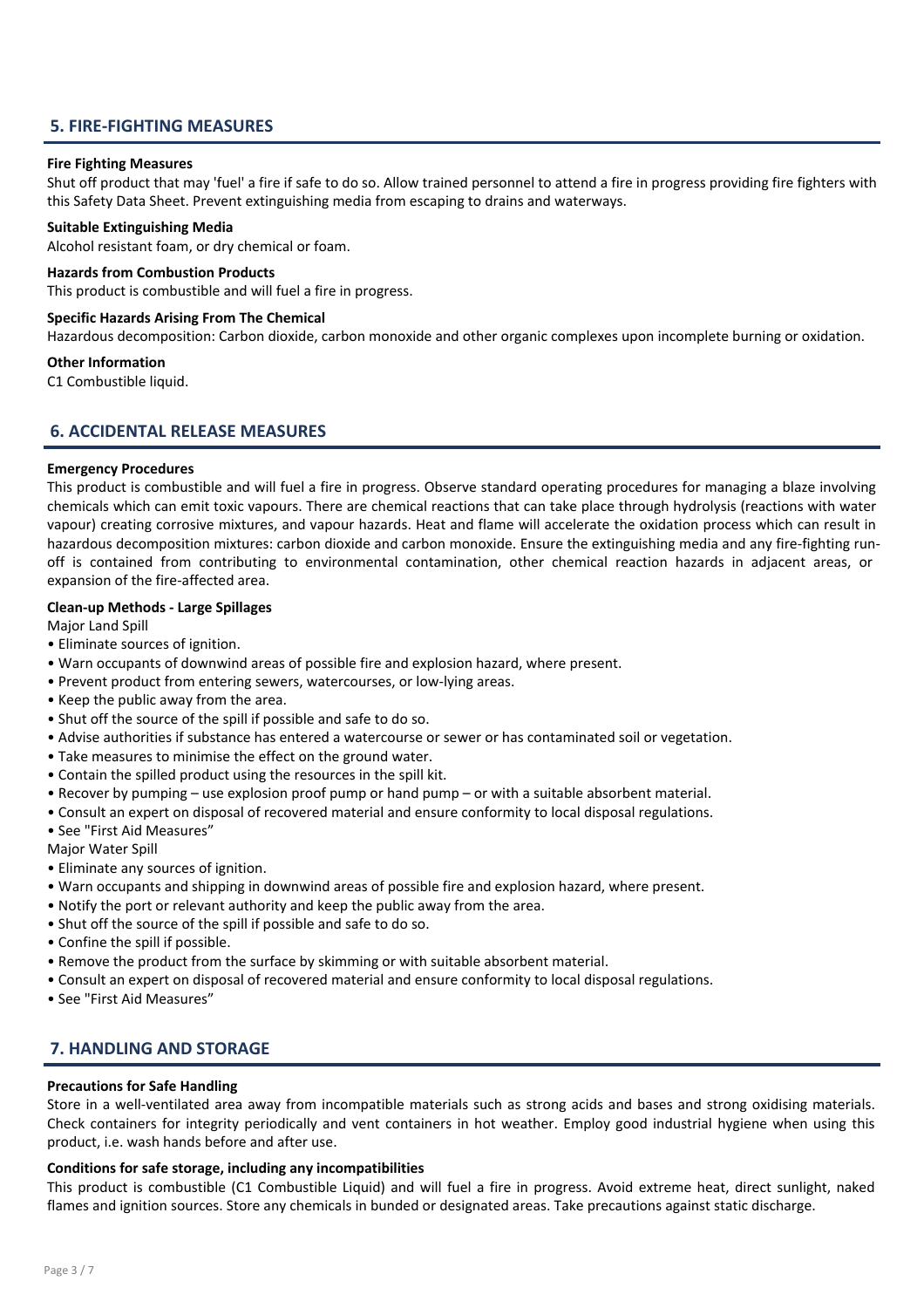## 8. EXPOSURE CONTROLS/PERSONAL PROTECTION

## Occupational exposure limit values

The time weighted average concentration (TWA) for the liquid component of this product is: None specified; consider 5 g/m3, which means the highest allowable exposure concentration in an eight-hour day for a five-day working week. The short term exposure limit (STEL) is: None specified; consider 5 g/m3, which is the maximum allowable exposure concentration at any time. The liquid product component of this product is isolated in an aerosol device.

## Appropriate Engineering Controls

The use of local exhaust ventilation is recommended to control process emissions near the source for this product when used as a aerosol. Laboratory samples should be handled in a fume hood. Provide mechanical ventilation of confined spaces. Use explosion proof equipment for any atomised products such as aerosols.

## Respiratory Protection

Where concentrations in air may approach or exceed the limits described in the National Exposure Standards, it is recommended to use a half-face filter mask to protect from overexposure by inhalation. A type 'A' filter material is considered suitable for this product.

## Eye Protection

Consider using safety glasses or other eye protection

## Personal Protective Equipment

Consider wearing long sleeves, long trousers, or coveralls, and enclosed footwear or safety boots when handling this product. It is recommended to consider wearing protective gloves when handling this product.

## 9. PHYSICAL AND CHEMICAL PROPERTIES

Form Liquid

Appearance Brown, mobile liquid

Boiling Point  $> 150^{\circ}$ C

Solubility in Water Immiscible

pH Not determined

Vapour Pressure Not available

Density 0.82-0.84 g/ml

Flash Point > 75°C

Auto-Ignition Temperature  $> 250^{\circ}$ C

Solubility in other solvents (kg/m3) Hydrocarbons, organic solvents

## 10. STABILITY AND REACTIVITY

## Chemical Stability

Stable at room temperature and pressure

## Conditions to Avoid

Avoid strong oxidising agents, ignition sources, excessive heat and naked flames.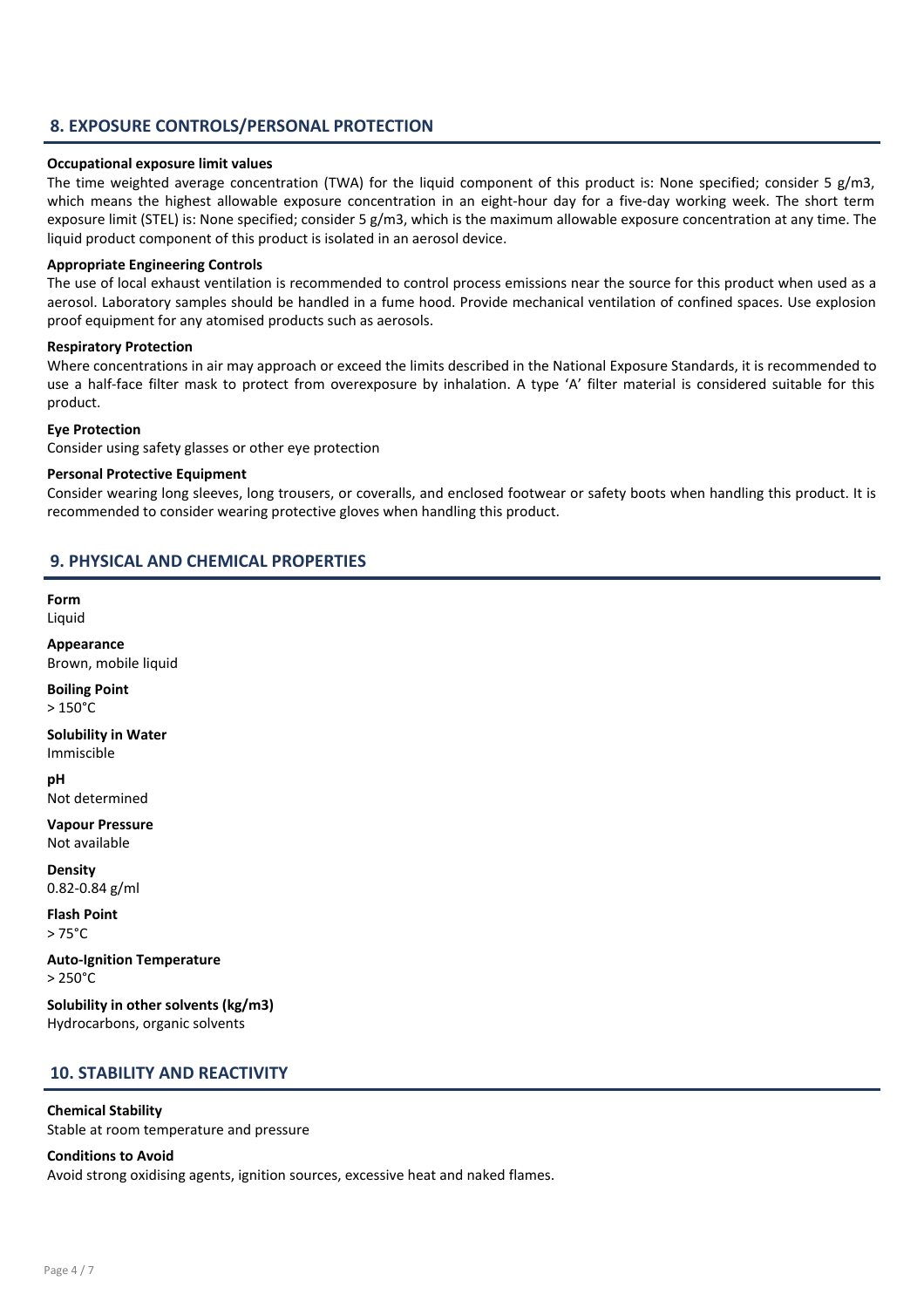## Hazardous Decomposition Products

Strong acids, bases and oxidisers, heat and ignigition sources.

## 11. TOXICOLOGICAL INFORMATION

### Toxicology Information

Oral LD50: No data; consider > 10 g/kg Inhalation TCLo: No data; consider > 10 g/kg

#### Ingestion

This product may cause discomfort on swallowing and result in gastric distrubances. Do not induce vomiting, but give water to drink. Avoid aspiration. Seek immediate medical advice.

#### Inhalation

This product may be irritating on inhalation or when working in confined spaces. Avoid inhaling mists of this product and do not concentrate vapours intentionally.

### Skin

This product will have an emolient effect on the skin (moisturises) and will create a barrier to other chemicals.

### Eye

This product will not be irritating to eyes, nor is there significant vapour. If the product is applied directly to the eyes, it will result in blurred vision and should be treated with first aid. There will be no permanent eye damage.

#### Chronic Effects

There are no chronic health effects with use of this product.

## 12. ECOLOGICAL INFORMATION

### Persistence and degradability

Information is not available for this specific product.

#### **Mobility**

This product is unlikely to be mobile on release to the environment and does not bioaccumulate. This product contains an animal fat that is considered biodegradable.

#### Environmental Protection

Prevent large amounts from entering waterways, drains and sewers.

## Acute Toxicity - Fish

Fish Toxicity LC50: No data; consider > 100 mg/L

## Acute Toxicity - Daphnia

Daphnia Magna EC50: No data; consider > 100 mg/L

### Acute Toxicity - Algae

Blue-green algae: No data; consider > 100 mg/L Green algae: No data; consider > 100 mg/L

## 13. DISPOSAL CONSIDERATIONS

### Disposal considerations

This product must disposed in accordance with the local authority in chemical waste management.

## Special precautions for landfill or incineration

This product is not suitable for disposal by either landfill or via municipal sewers, drains, natural streams or rivers. This product should be treated and disposed through chemical waste treatment in accordance with the local authority, or considered for use in recycling.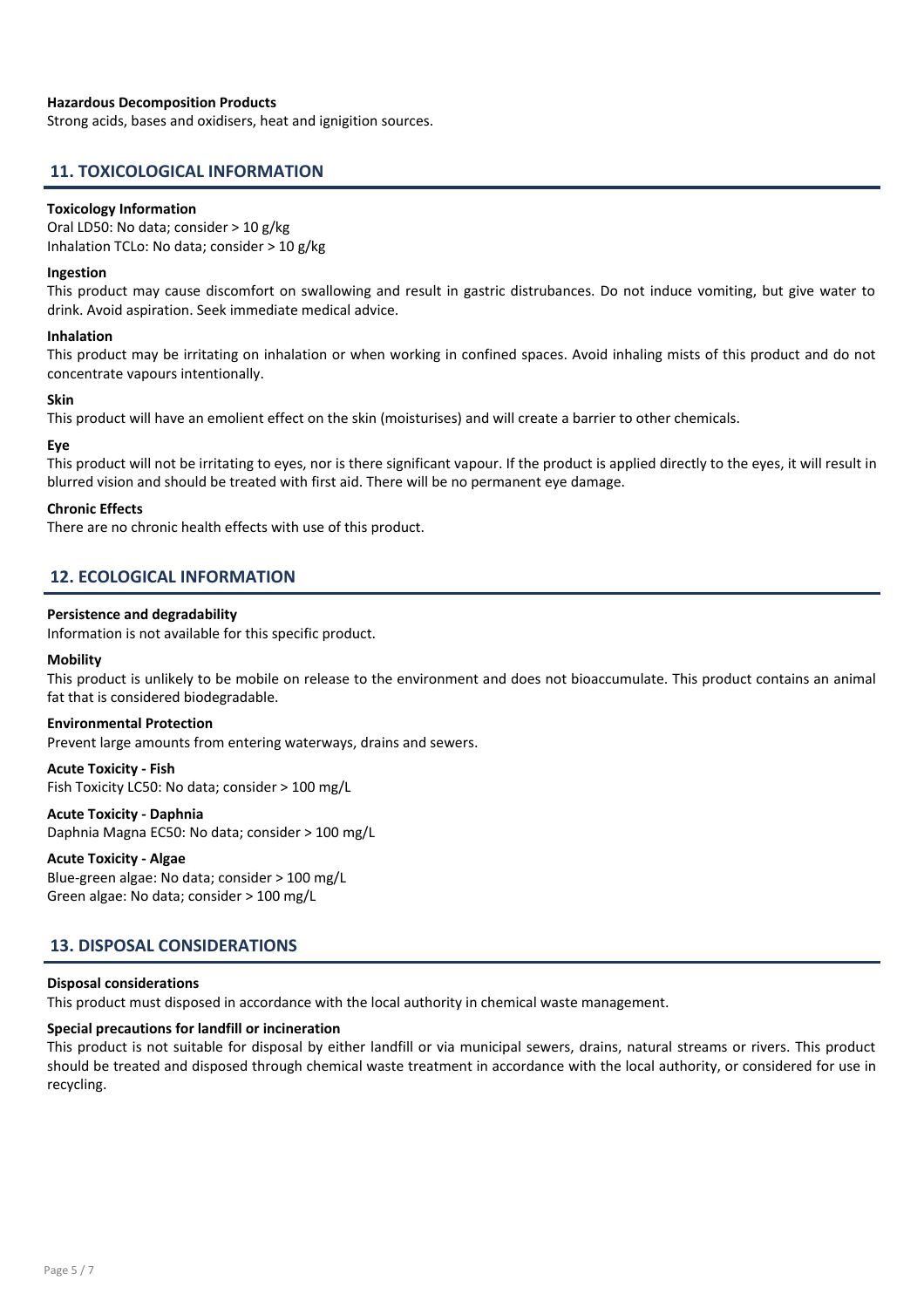## 14. TRANSPORT INFORMATION

#### Transport Information

Where this material is stored, handled and used below its flashpoint it is not classified as a Dangerous Good according to the Australian Code for the Transport of Dangerous Goods by Road and Rail. However, the material is classified as a Class C1 Combustible Liquid according to AS1940.

Not regulated for transport of Dangerous Goods: ADG7, UN, IATA, IMDG.

### U.N. Number

None Allocated

UN proper shipping name None Allocated

Transport hazard class(es) None Allocated

## 15. REGULATORY INFORMATION

#### Regulatory information

Classified as Hazardous according to the Globally Harmonised System of classification and labelling of chemicals (GHS) including Work, Health and Safety regulations, Australia

## Poisons Schedule

S5

## HSNO Approval Number

HSR002602 Lubricants (Combustible) Group Standard 2017 (Flammable-Low Hazard 3.1D, Aspiration Hazard 6.1E, Skin Irritation 6. 3A)

## Australia (AICS)

All ingredients listed.

## 16. OTHER INFORMATION

### Date of preparation or last revision of SDS

SDS reviewed: June 2018 (NZ review) Review date: June 2023 Supersedes: September 2017

Re-issued Oct 2020 - IMDG and IATA information added.

### References

Preparation of Safety Data Sheets for Hazardous Chemicals Code of Practice. Standard for the Uniform Scheduling of Medicines and Poisons. Australian Code for the Transport of Dangerous Goods by Road & Rail. Globally Harmonised System of classification and labelling of chemicals. Suppliers SDS.

#### Other Information

Controlled Document: LAN-0010 SDS-HD

Emergency Number: 0417 638 004

DO NOT MIX WITH OTHER CHEMICALS WITHOUT PRIOR CONSULTATION WITH THE MANUFACTURER. Always use product as directed. Never return any unused material to original drum.

The information sourced for the preparation of this document was correct and complete at the time of writing to the best of the writer's knowledge. The document represents the commitment to the company's responsibilities surrounding the supply of this product, undertaken in good faith. This document should be taken as a safety guide for the product and its recommended uses, but is in no way an absolute authority. Please consult the relevant legislation and regulations governing the use and storage of this type of product. For further information, please contact Lanotec Australia Pty Ltd.

## END OF SDS